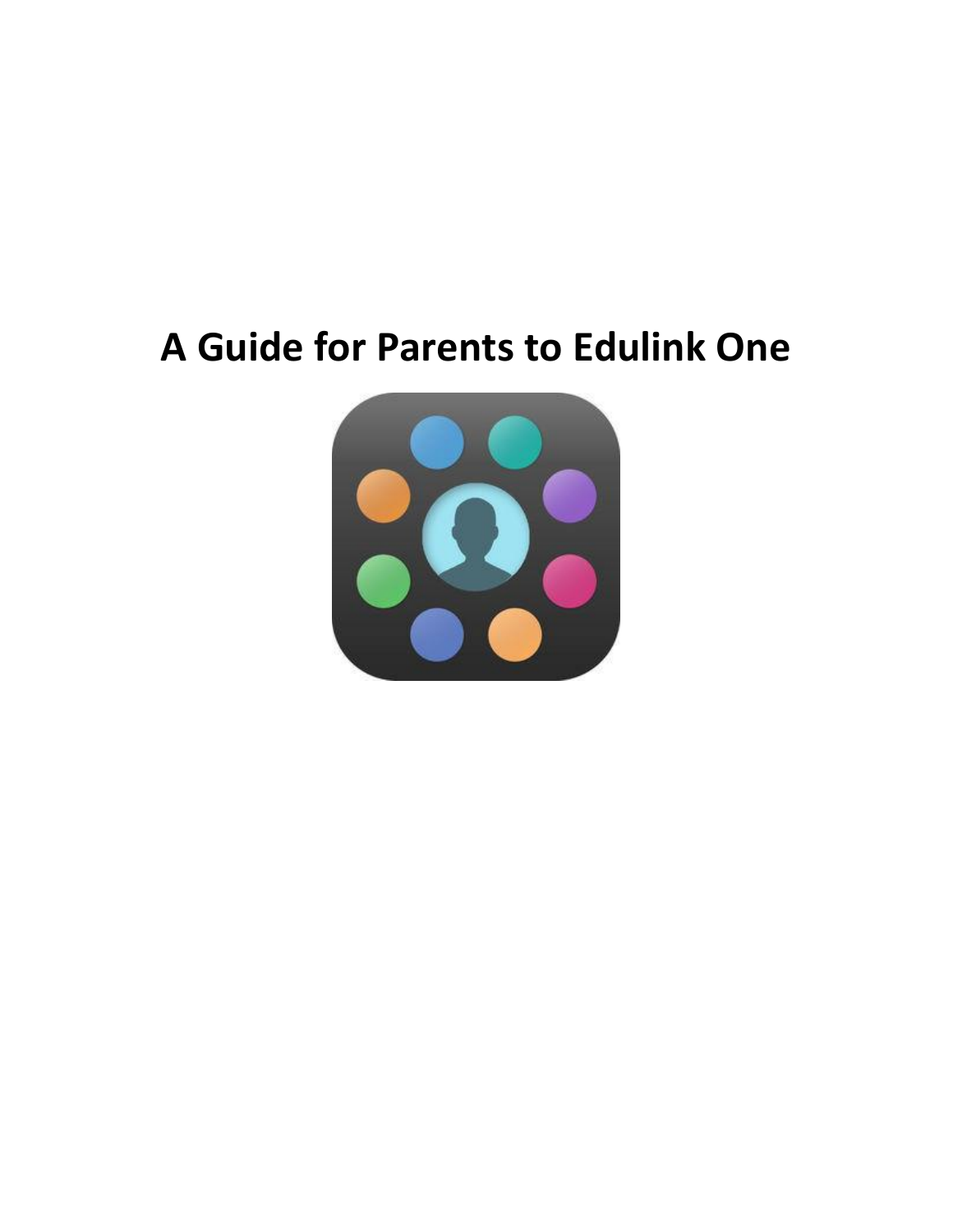#### **What is it?**

Edulink One is a new package introduced by the school which will enable you to access some information on your child more easily. This includes:

- Their current timetable
- Attendance data, both overall and in individual subjects
- A record of any achievement points awarded
- A record of any behaviour points awarded
- A log of detentions, both historic and those that have been set in our system
- The contact and other key information we hold on your child
- Access to other key documentation such as past school reports
- The ability to book, review and edit Parents Evening appointments

Edulink One has other features which we will bring online over the coming months although hopefully there are already enough features there for you to want to try it out!

#### **Access**

There are two ways to access Edulink One, through its website:

#### [https://www.edulinkone.com](https://www.edulinkone.com/)

Alternatively you can access it through the mobile applications available for both Google Android and Apple iOS devices in their respective app stores.

In addition to this you will need your own personal login details, the school ID for all users is "redborne" (no quotation marks) and you will be provided with a username and password separately. If you have any problems logging in, please contact [helpdesk@redborne.com.](mailto:helpdesk@redborne.com)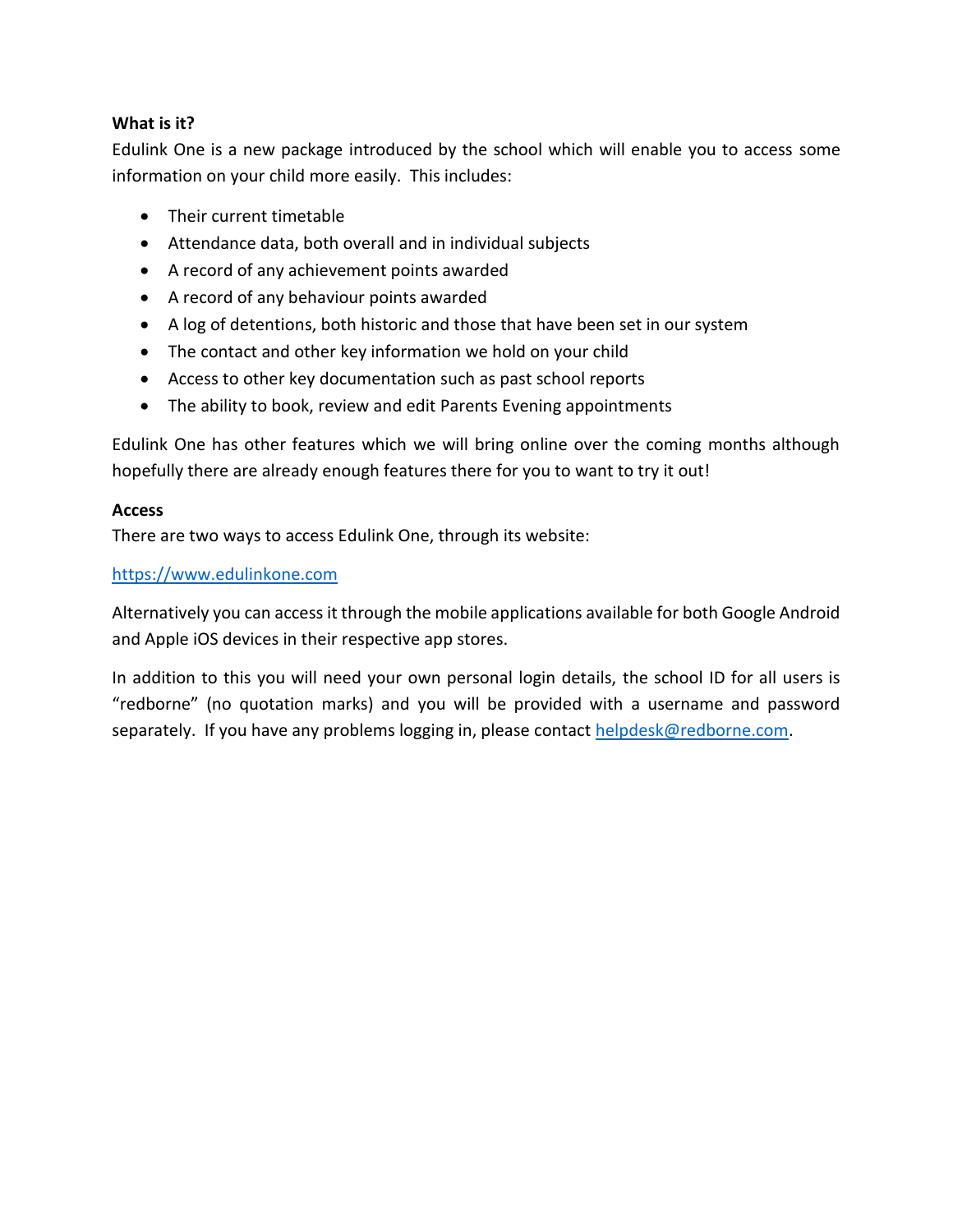#### **The Main Screen**

Once logged on you should see the main screen which will look similar to one of the samples below. On the left is the large screen layout and the right is the mobile layout.



Your name will appear in the top left and the names and school photos of any children you have at Redborne will be either in the top right (desktop) or underneath your name (mobile). Just selecting the relevant name/picture will allow you to access the details for the different children.

To access the different information tap the round menu options, these are summarized below.



This gives you a view of your child's current timetable and will be kept up to date with any changes of teachers, groups or rooms as they happen.



#### **Attendance**

This shows a percentage breakdown of the attendance of your child in each subject they study detailing lateness as well as absence. In addition within this section you can see your child's morning and afternoon registration record including recorded reasons for absence and current unauthorised absences.



#### **Achievement**

Under this section you will be able to see all of the achievement points your child has been awarded in the current academic year, details include which teacher and subject awarded the points in and the reason. You are also given a total for the year.